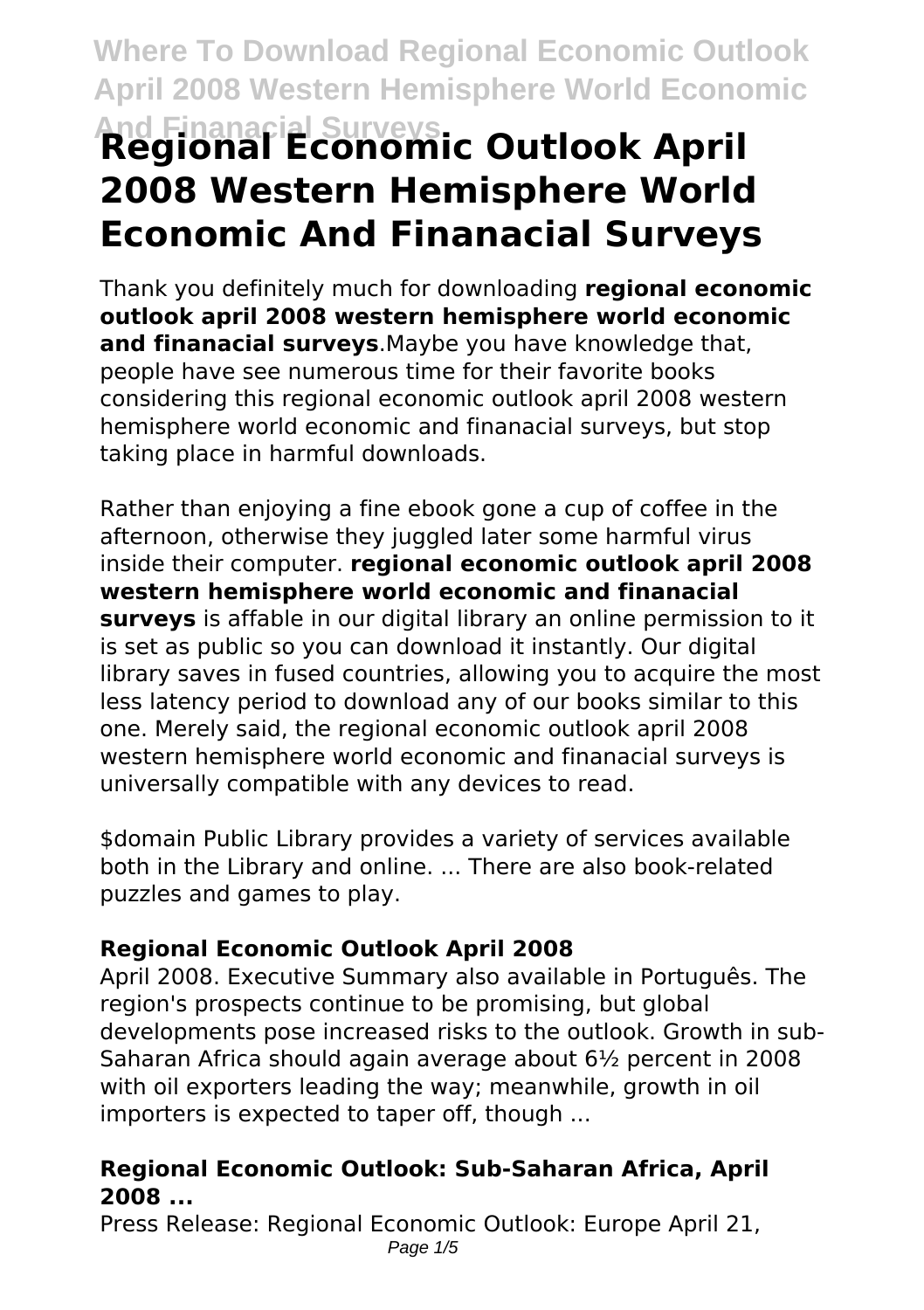**And Finanacial Surveys** 2008; Regional Economic Outlooks; IMF Regional Reports; World Economic Outlook: Housing and the Business Cycle, April 2008; Email notification sign-up. Sign up to receive free e-mail notices when new series and/or country items are posted on the IMF website.

## **Regional Economic Outlook: Europe -- Reassessing Risks ...**

Outlook for Economic Activity and Prices (April 2008) [The Bank's View]1 Outlook for Economic Activity and Prices Japan's economic growth is slowing, mainly due to the effects of high energy and materials prices. Compared with the projection in the October 2007 Outlook for Economic Activity and Prices (Outlook Report), housing investment and business fixed investment have been

# **Outlook for Economic Activity and Prices (April 2008, The ...**

Tuesday, April 1, 2008 In today's world, most rich countries are democratic and most dictatorships are poor.

# **Which Came First–Democracy or Growth? | St. Louis Fed**

Get this from a library! Regional Economic Outlook, October 2008, Western Hemisphere : Grappling with the Global Financial Crisis. [International Monetary Fund. Western Hemisphere Department.] -- The ongoing global turmoil represents a confluence of negative shocks for Latin America and the Caribbean: a freeze in global credit markets, weaker external demand, and lower commodity prices.

# **Regional Economic Outlook, October 2008, Western ...**

Regional Briefing - Africa & Middle East - November 2020. A summary of the latest available data and current issues across a number of key economic, market and industry variables in Africa & Middle East. Regional Economic Briefings

# **IATA - Economics**

The World Bank estimates regional GDP growth to stay at around 2.8 percent in 2015, lower than predicted in April. April 2015: Towards a New Social Contract Despite a slight uptick in the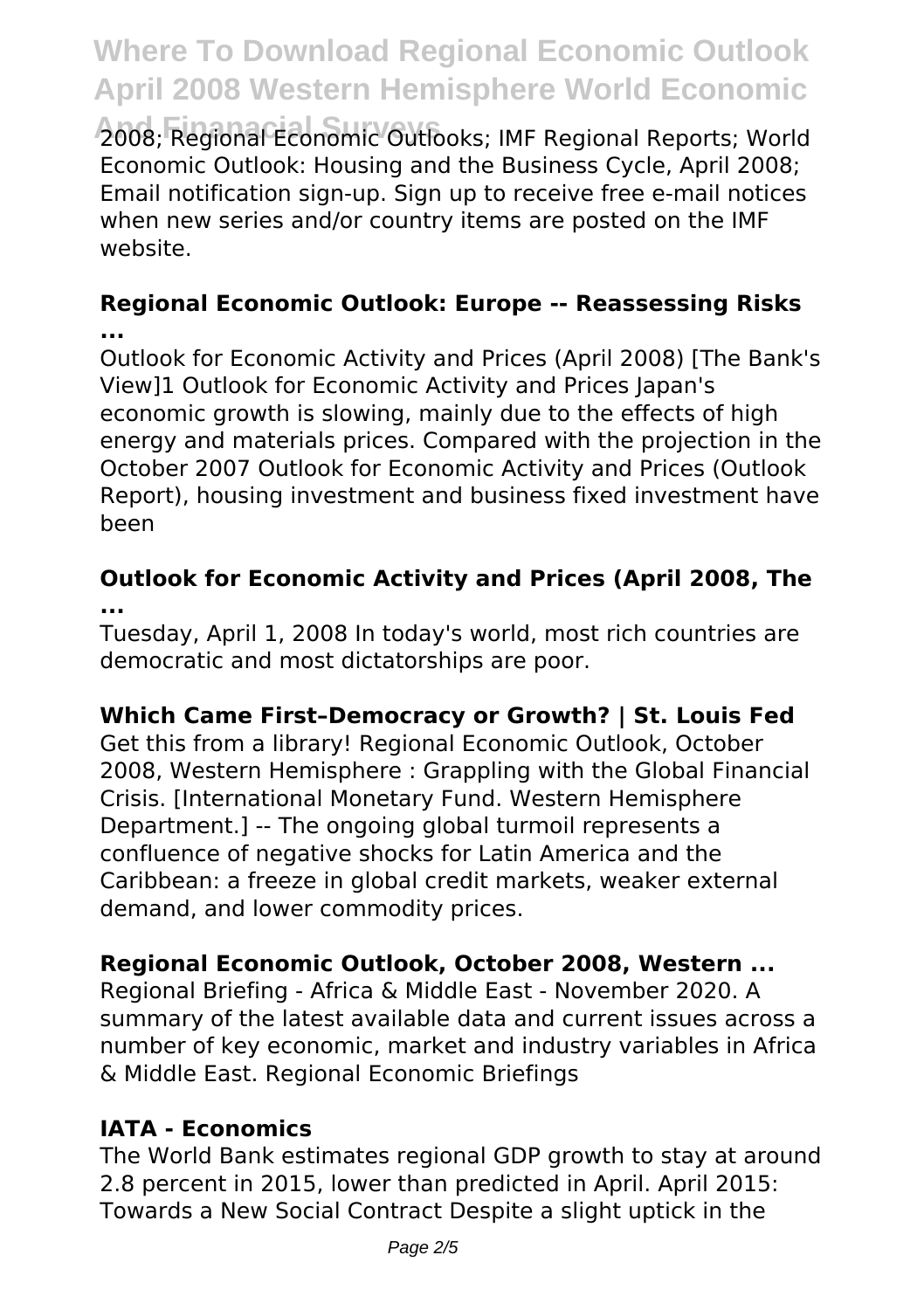**And Finanacial Surveys** global economy, the World Bank's MENA Economic Monitor expects GDP growth in the region to remain flat at between 3.1% and 3.3% for 2015 and 2016.

# **MENA Economic Update - World Bank**

Regional Economy COVID-19 is a once-in-a-century health crisis. Thanks to their presence in the economically vital and densely populated Northeast Corridor, the economists and analysts of the Philadelphia Fed's Research Department are uniquely qualified to track the pandemic's effect on our District and the national economy in real time.

### **Regional Economy - data analysis, employment statistics ...**

The forecasts published in Regional Economic Prospects are prepared by economists and economic analysts at the EBRD and are accompanied by a short summary of recent economic developments and outlook in each economy. Regional Economic Prospects also cover estimates of recent growth performance and short-term economic outlook based on forecasting ...

# **The EBRD's Regional Economic Prospects**

Association of Southeast Asian Nations, ASEAN Secretariat, community of opportunity, connectivity, economic community, political - security community, socio - cultural community

# **ASEAN | ONE VISION ONE IDENTITY ONE COMMUNITY**

We expect Japan's GDP to decline between 3% to 4% in 2020. with economic activity bottoming in May when the state of emergency is currently scheduled to end. We anticipate a 6% contraction between the third quarter 2019 peak to the forecasted trough – marginally smaller than the 8% peak-totrough decline in 2008–2009.

# **PIMCO's Regional Economic Outlook | Looking Beyond the ...**

The economy of Thailand is dependent on exports, which accounts for more than two-thirds of the country's gross domestic product (GDP). Thailand itself is a newly industrialized country, with a GDP of 16.316 trillion baht (US\$505 billion) in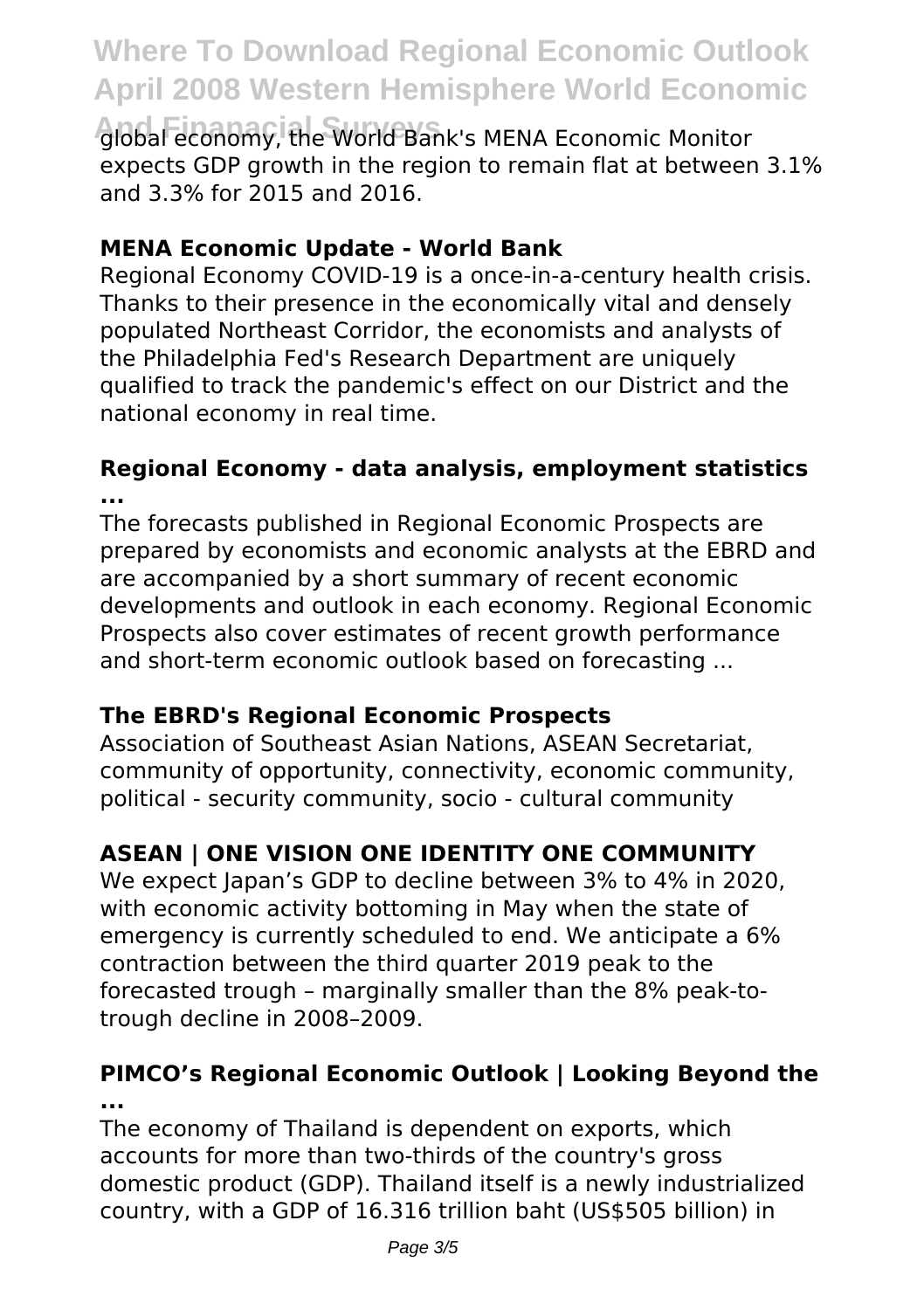**And Finanacial Surveys** 2018, the 8th largest economy of Asia, according to the World Bank. As of 2018, Thailand has an average inflation of 1.06% and an account surplus of 7.5% ...

## **Economy of Thailand - Wikipedia**

April 29, 2019 Regional Economic Outlook: Middle East and Central Asia Update Description: Growth for countries in the Middle East, North Africa, Afghanistan, and Pakistan (MENAP) region has weakened but remains broadly stable in the Caucasus and Central Asia (CCA). Volatile oil prices, restrained oil production, and tighter domestic monetary conditions in most oil exporters add to headwinds ...

# **Regional Economic Outlook: Middle East and Central Asia**

In its most recent regional economic analysis on Africa, the IMF estimated that average economic growth in Africa would slow from an average of 6.5% per year between 2002 and 2007—a historic high—to 1% in 2009, before recovering to 4% in 2010. 12 The crisis is expected to

### **The Global Economic Crisis: Impact on Sub-Saharan Africa ...**

Italy Economic Outlook. October 27, 2020. Available indicators point to a robust rebound in activity in Q3, after Q2's historic collapse amid strict lockdown measures. Industrial output recovered strongly in July-August, while the manufacturing PMI rose further in September, and business sentiment improved throughout Q3.

# **Italy Economy - GDP, Inflation, CPI and Interest Rate**

April 2008: Thailand Economic Monitor. Download report Eng (pdf) Sections in this edition: Recent economic development and outlook (p. 5) Selected issue notes - Relaxing Capital Outflows Restrictions in Thailand (p.10) - The National Industrial Productivity Master Plan and Its Implementation (p.40)

# **Thailand Economic Monitor Reports - World Bank**

Find many great new & used options and get the best deals for Regional Economic Outlook, April 2018, Sub-Saharan Africa at the best online prices at eBay!